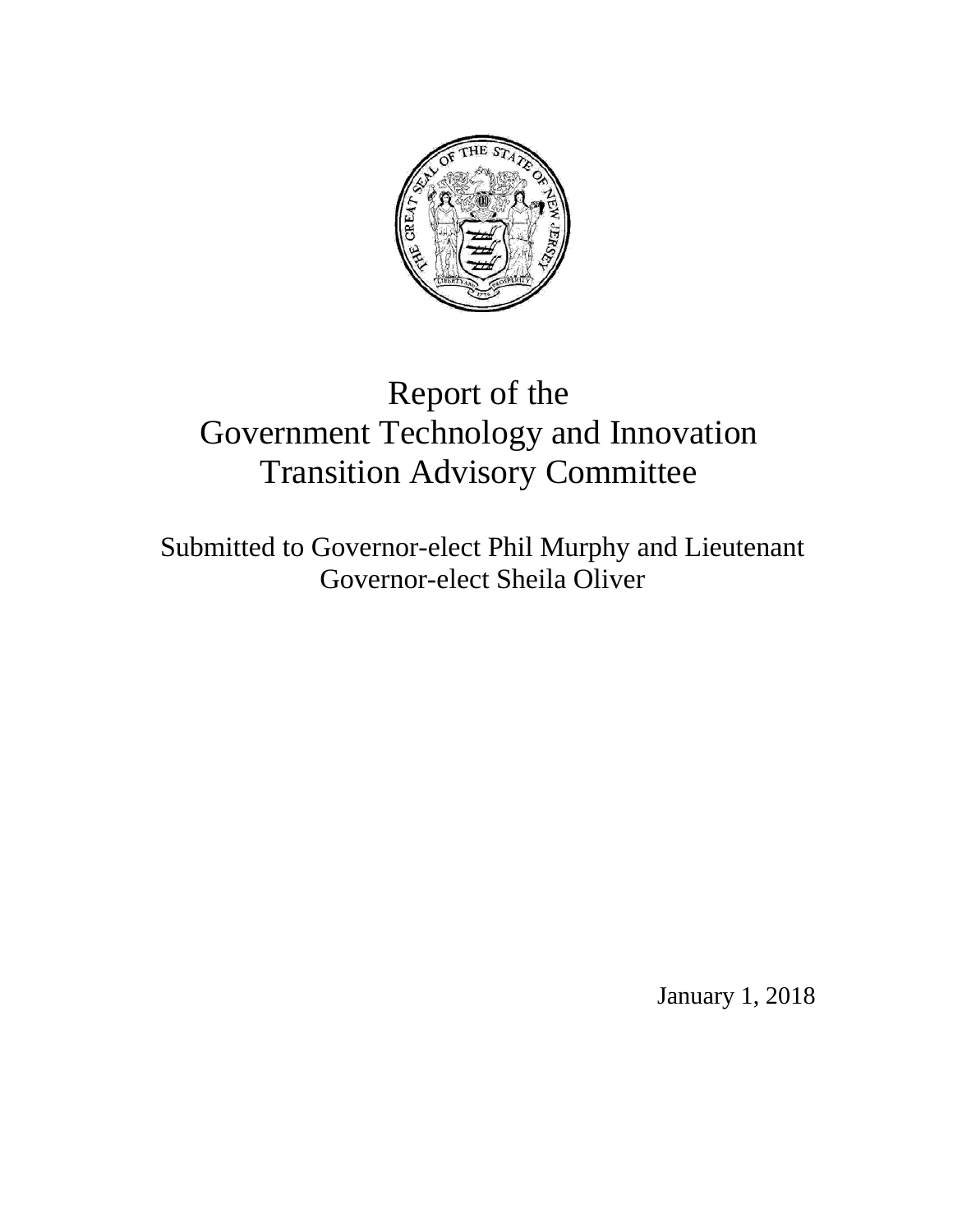## **EXECUTIVE SUMMARY**

The Government Technology and Innovation Transition Advisory Committee proposes that the Governor-elect consider the following recommendations to accomplish these priorities:

# **I. Priority: Upgrade the government's technology infrastructure**

- i. Evaluate the state's Information Technology systems and develop RFPs for security and functionality upgrades within the first six months
- ii. Review and improve upon Executive Order 225, which centralized IT operations and decentralized software functions

## **II. Priority: Improve e-government services for New Jerseyans**

- i. Require agencies to provide additional online service-delivery options for services that are currently offered in-person and via paper mail
- ii. Create a user-friendly mobile app that allows New Jerseyans to interact seamlessly with multiple government agencies
- iii. Examine converting state-operated 800 numbers to the NJ 211 platform
- iv. Appoint a service delivery director and create a statewide e-government strategic plan
- v. Improve access to government data to increase transparency and evidence-based decision-making

#### **III. Priority: Strengthen links between our universities and innovative sectors**

- i. Publicize our universities' intellectual property assets and assist with their commercial distribution
- ii. Create an innovation competition for faculty and students to generate solutions to statewide problems

#### **IV. Priority: Attract and retain high-tech talent and investment in New Jersey**

- i. Create a fellowship program to boost New Jersey's government technology and attract talented professionals to work in state government
- ii. Establish a STEM-specific student-loan forgiveness program
- iii. Encourage all public schools to expand computer science programs
- iv. Pursue strategies to jump-start the innovation economy

## **V. Priority: Foster tech hubs and incubators, and expand access to secure internet**

- i. Expand high-speed internet access to all of New Jersey's rural and urban communities
- ii. Enforce a safe and equal internet for all residents
- iii. Build tech incubators in vacant office space owned by government entities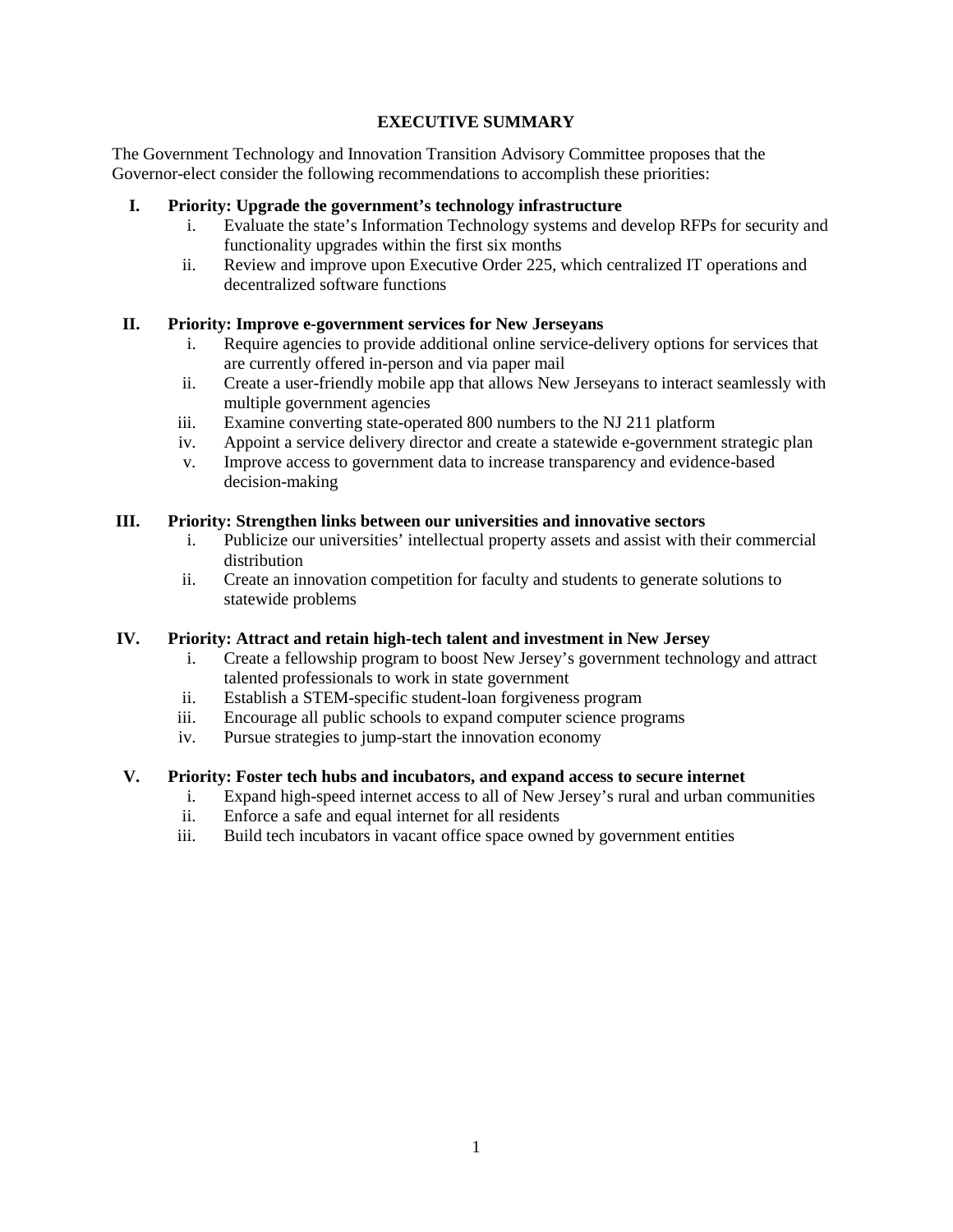#### **REPORT**

#### **I. PRIORITY: UPGRADE THE GOVERNMENT'S TECHNOLOGY INFRASTRUCTURE**

By investing in the infrastructure that underpins digital transactions made by residents, businesses, researchers, and governments, the State can enhance decision-making, spur creativity, and heighten efficiency. As the incoming administration seeks to elevate New Jersey's standing in the innovation economy, strengthening and upgrading the state's technological nervous system (i.e. internal hardware and software) should be a top priority.

In June 2017, Governor Christie signed Executive Order 225, which broadly aimed to centralize government IT, decentralize software, take stock of assets, and modernize legacy systems. One provision mandates a shift towards centralized information technology under the Office of Information Technology (OIT). This change will hopefully streamline departmental contracts, bolster the state's overall purchasing power, and improve overall system efficiency. OIT has since moved to centralize its technology procurement functions. As a result, multiple agencies no longer maintain separate licensing agreements with the same vendor. The executive order also prescribed the decentralization of software development. The functions of software development and maintenance—which have been housed in OIT—were ordered to be transferred to individual agencies.

#### **i. Recommendation: Evaluate the state's Information Technology systems and develop RFPs for security and functionality upgrades within the first six months**

New Jersey's government infrastructure is severely outdated, and the state struggles to coordinate services with town and county governments. Although the State recently attempted to switch some applications to public cloud technology, many of its applications still use mainframe storage and processing. Meanwhile, many other states including Utah, Illinois, and Ohio—have adopted a cloud-first strategy, with Utah abandoning mainframes altogether.

This administration should immediately assess its biggest choke points and vulnerabilities, and determine its strategy to modernize state hardware systems.

The administration should also convene a cross-boundary task force among every level of government – state, county, and local – to identify opportunities for collaboration, specifically around voluntary pooled procurement.

#### **ii. Recommendation: Review and improve upon Executive Order 225**

OIT should convene representatives from departments, labor and the private sector to examine the timeline, progress, and impact of Executive Order 225.

The Governor should request, within the first 100 days, a formal recommendation on whether the State should continue or alter the centralization plan.

To complement the evaluation, all departments and agencies should provide comparative analyses of technology budgets and procurement timelines prior to and following centralization.

#### **II. PRIORITY: IMPROVE E-GOVERNMENT SERVICES FOR NEW JERSEYANS**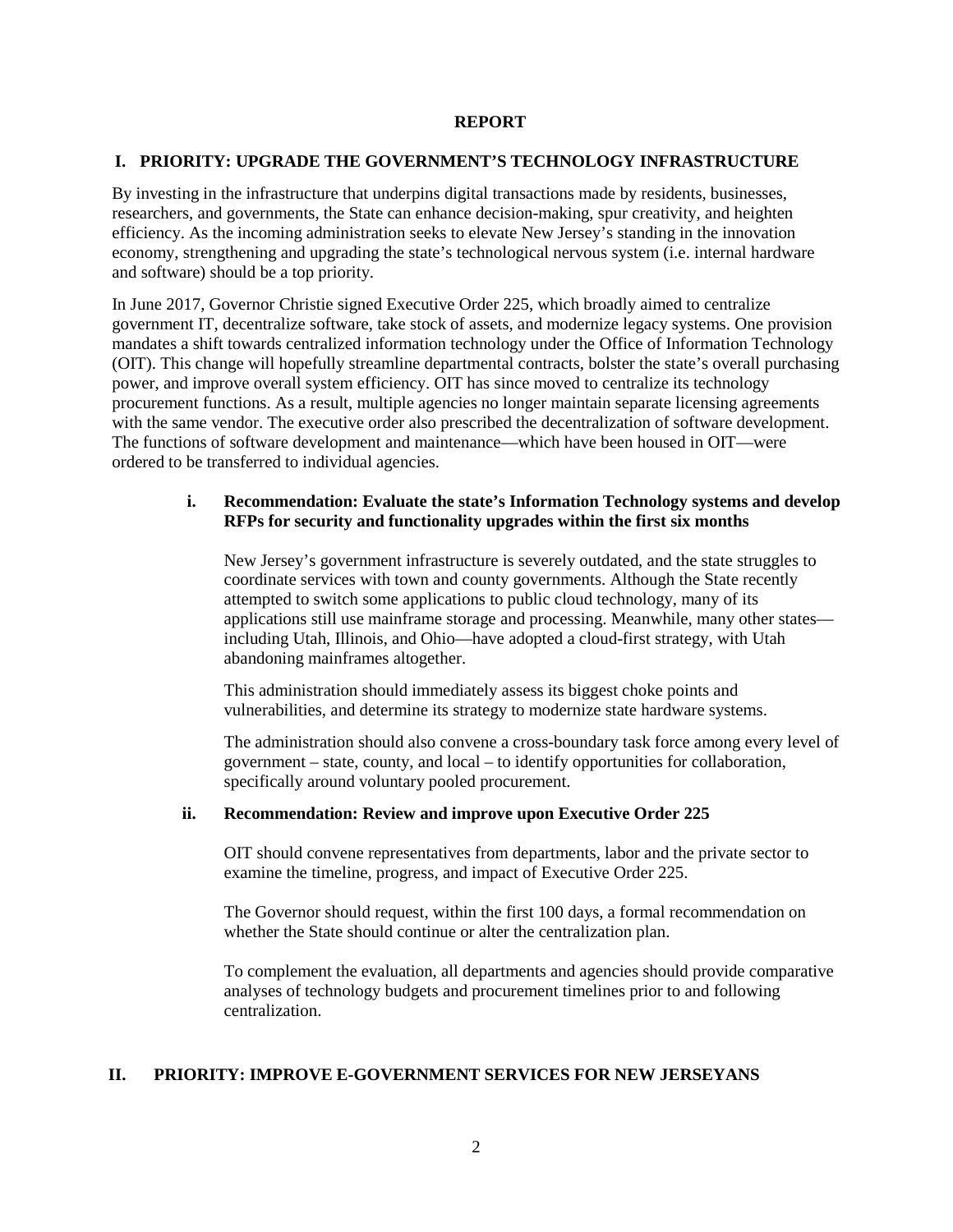Effective e-government is essential to improving accountability and efficiency. With the State lagging in national assessments of e-government, the Governor should prioritize the enhancement of the State's offerings and frame our residents as customers in the context of their engagement with state agencies. Interactions between residents, businesses, and the government should be smooth, accessible, and secure.

The State should use an "outside-in" approach to service delivery by assuming the perspective of the resident, rather than that of the agency, when designing delivery mediums. One model for e-government is Utah. Utah has received an A grade in the Center for Digital Government's biennial Digital States Survey for each of the last four survey years. The key to Utah's success is its ability and willingness to adapt to changes in residents' preferences, including the shift from laptops to mobile devices. Utah has responded by employing a mobile-first strategy to reflect this change. Utahans can now interact with government from anywhere and at any time with the devices they are most comfortable using.

As the incoming administration has prioritized transparency, improved access to information would enable residents and organizations to monitor government operations and, in turn, hold departments and agencies accountable. By publishing data in a more user-friendly format, a state can support outside responses of impactful decisions. The New Jersey Open Data Initiative was enacted in 2016 to refine the state's data capabilities. The incoming administration should determine if and how it wishes to proceed with the current strategy, leaving open the possibility of expanding the scope to include information on the performance of education and workforce development programs.

## **i. Recommendation: Require agencies to provide online service-delivery options for services that are currently offered in-person and via paper mail**

In some State agencies, the mediums used for services are limited to walk-up and paper mail delivery. Residents who wish to perform simple tasks online do not have that option. The Motor Vehicle Commission, for example, does not allow drivers to renew their licenses online. Drivers are required to either travel to their local MVC location or send their forms and payment (but not in cash) through paper mail.

The State should require agencies to offer an online service-delivery option for all services unless there is a compelling security justification. Residents should be able to apply for a permit, report an incident, or check a health record without having to travel to a government office.

#### **ii. Recommendation: Create a user-friendly mobile app that allows residents to interact with multiple government agencies**

Very few New Jersey agencies employ a mobile app to interact with residents. Those who do each have their own independent app.

The State should create a single, unified mobile application through which residents can interact with various agencies in one place. Such a mobile application could be modeled after Singapore's dynamic "OneService" app, which brings together the services of ten different government agencies. Residents can access important information and report concerns directly to agencies from any place and time through one easy-to-use application. The City of New York has a similar app called NYC 311, from which our developers could draw inspiration.

The required development skills already exist within New Jersey. Rutgers students have benefitted from the Rutgers University Official Mobile App since 2012. The application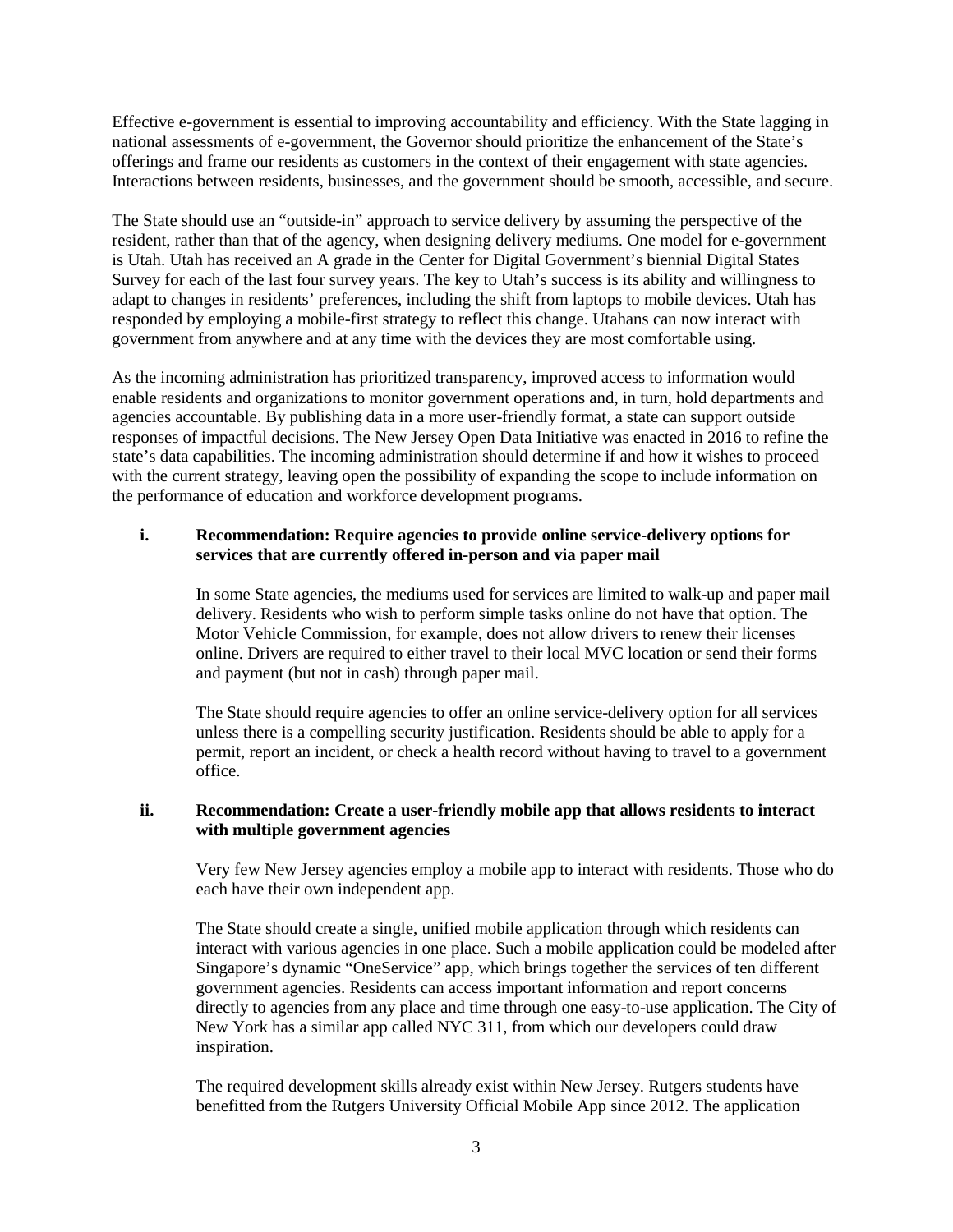allows students to interact with various school entities in one seamless portal. OIT could collaborate with Rutgers' Office of Information Technology to leverage software development capability and establish the State's own mobile application.

#### **iii. Recommendation: Examine converting state-operated 800 numbers to the NJ 211 platform**

NJ 211 is a 24/7 service line that connects New Jersey residents to a variety of services. The service is operated through a public-private partnership and is accessible by phone, online chat, email, and text. The line allows residents to report utility issues, access the State's addiction hotline (Reach NJ), report suspicious activity, and receive free income tax assistance.

The State currently operates over one hundred toll free 800 numbers. They cost money and many of them are available during business hours only. Many of these lines could be discontinued by transitioning to the 211 platform. This administration should assess if this transition would lead to cost savings and improve the customer experience of New Jersey residents.

Services could be further integrated if the 211 platform was merged with the multiple-agency mobile app described above.

#### **iv. Recommendation: Appoint a service delivery director and create a statewide E-Government Strategic Plan**

According to the 2016 Digital States Survey conducted by the Center for Digital Government, New Jersey is one of the eight worst-performing states with respect to its technology portfolio. Neighboring states (e.g., New York, Pennsylvania, Delaware) all scored higher. More concerning is that New Jersey's rating dropped from a B- in 2014 to a C+ in 2016.

Through Executive Order, the Governor should call for the creation of the New Jersey E-Government Strategic Plan, modeled primarily after Utah's initiatives. This plan will emerge after coordination with the private sector, academia and national experts.

During strategic plan development, departments and agencies would identify every point of resident interface (e.g., social-service engagement) to work towards synthesizing service delivery through a one-stop, online platform.

New Jersey should also immediately hire a service delivery director. This individual will spearhead state efforts to make New Jersey's online services world-class.

Within a brief period, cost savings from e-government should exceed the upfront investments. A study by the University of Utah estimated that e-government expansion saved the state \$46 million over five years, with each online transaction costing \$13.20 less (on average) than an offline transaction. Moreover, New Jersey could follow Utah's self-funded model, in which modest user fees for certain transactions cover costs to maintain operations, with other services supplied free of charge.

#### **v. Recommendation: Facilitate and enhance access to government data**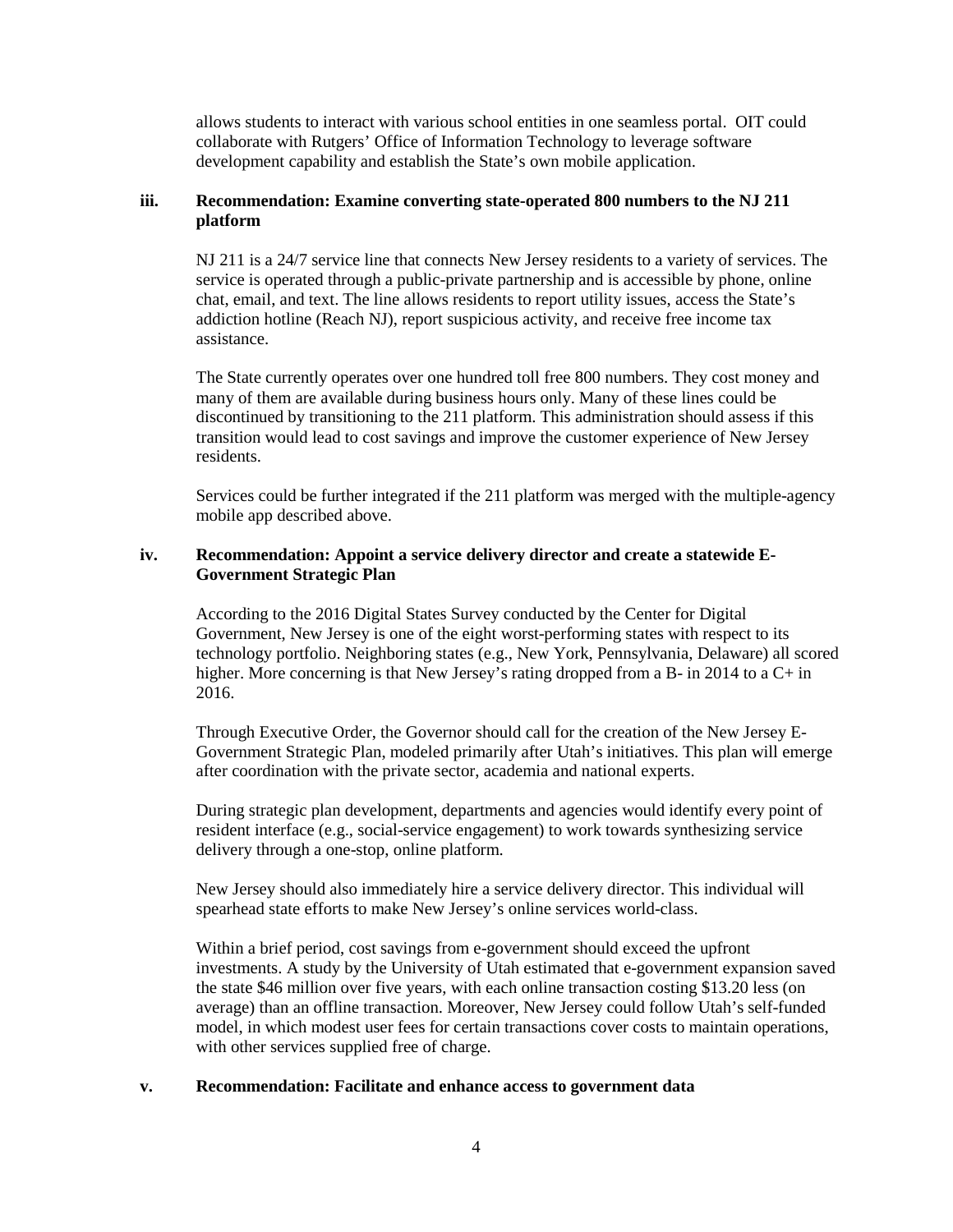With respect to the availability of consequential datasets, New Jersey ranks 29th in the nation, according to a 2017 Center for Data Innovation report.

The Governor should instruct the incoming head of the Office of Information Technology to immediately review the December 2016 New Jersey Open Data Initiative. The review should focus on the initiative's adherence to best practices in (a) open-data policies, (b) open-data portals, and (c) machine-readability.

Additionally, the Governor should instruct the incoming Treasurer to publish state financial data in a more accessible format to promote resident engagement.

#### **III. PRIORITY: STRENGTHEN LINKS BETWEEN OUR UNIVERSITIES AND INNOVATIVE SECTORS**

A third priority is to promote collaboration between industry and the State's institutions of higher education. New Jersey's government should push its universities and businesses to be partners in growing New Jersey's economy and improving New Jersey's government. A coordinated effort will allow the State to return to its leadership of the innovation economy. The goal is to support university technology transfer offices across the state, and help academic institutions take the lead in commercializing new technologies. The State should also consider supporting application development for government and other nonprofits. Not only can strong apps be utilized to improve our E-government, they can potentially be commercialized and sold to other governments across the country.

This priority is well-aligned with the priorities of the Stronger and Fairer Economy transition committee.

#### **i. Recommendation: Create a central tech transfer office to promote university intellectual property assets and assist with their commercial distribution**

Across the State, universities are doing research that leads to new ideas and technological advances.

At the end of 2017, the Office of Higher Education and the Economic Development Authority held the initial meeting on the development of the New Jersey Research Asset Database (RAD). This database will serve as an online portal for businesses to view New Jersey's top researchers and facilities.

New Jersey should complete development of RAD. Afterwards, the State should take an active role in matching entrepreneurs with our research institutions and helping universities negotiate licensing deals. The State should also help research institutions with the identification of new inventions and securing patents.

One model for New Jersey might be the Massachusetts Technology Collaborative (MassTech). MassTech funds research and development grants, facilitates student internships at start-ups, and brings together representatives from government, business, and education to develop growth strategies.

#### **ii. Recommendation: Create an innovation competition for faculty and students to generate solutions to statewide problems**

The State should create an annual competition to generate creative solutions to statewide problems. The State of Florida's annual Healthcare Innovation Pitch Competition is a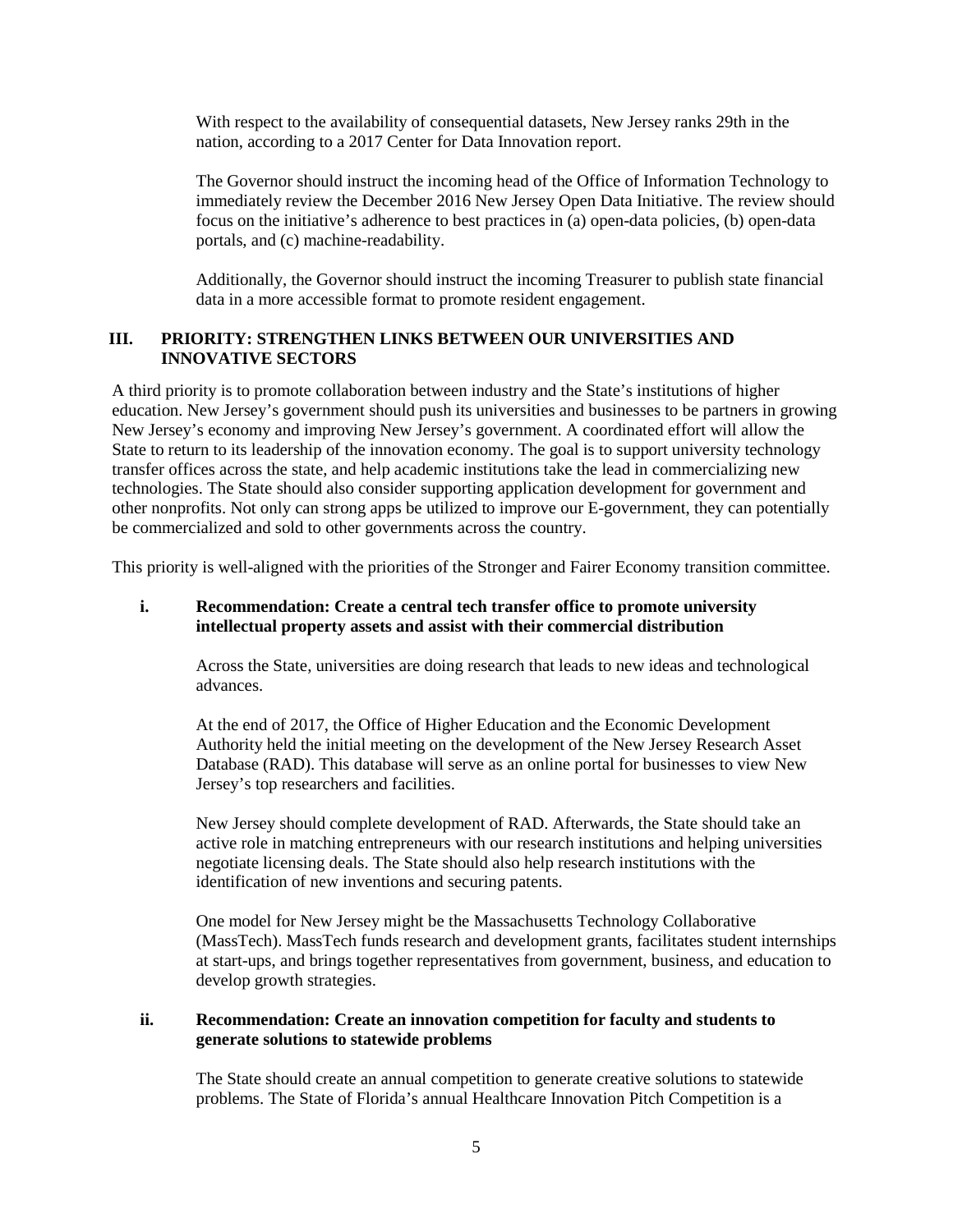successful healthcare-specific competition in which participants compete for prize money by proposing ideas for statewide healthcare issues. The competition's theme for 2017 focused on aging-in-place. Undergraduate and graduate students from universities across the state are eligible to compete.

A New Jersey competition could feature a new technology challenge each year. Potential themes could be tied to other technology objectives from this report, such as improving the government's delivery of services. This competition could be open to faculty and college students across the state and would foster an entrepreneurial spirit.

The State of Florida's program is funded primarily by Blue Cross Blue Shield of Florida and is managed by the University of South Florida's Center for Entrepreneurship at the Muma College of Business. This organizational model allows the State to reap the benefits of the competition while incurring few costs.

#### **IV. PRIORITY: ATTRACT AND RETAIN HIGH-TECH TALENT AND INVESTMENT IN NEW JERSEY**

New Jersey should be a rewarding state for innovators. During the campaign, the Governor-elect discussed loan forgiveness for STEM educators. Other committees—like Urban and Regional Growth, Housing, and Transportation—are discussing how to make our cities attractive to millennials. New Jersey must also be more attractive for entrepreneurs. New Jersey currently attracts less venture capital per capita than its peer states. New Jersey is losing the "talent war" as too many tech innovators decide to make other states their home base.

### **i. Recommendation: Create a fellowship program that aims to improve New Jersey's government technology and attract talented professionals to work in NJ State Government**

The State should create a fellowship that is modeled after the federal government's Presidential Innovation Fellows program. This program brings technologists, executives, and innovators into federal government service, with the ultimate goal of administering programs to residents more effectively and efficiently. Fellows are paired with career public servants across various agencies to create a mutually-beneficial partnership. Fellows are able to learn about the inner-workings of the federal government and contribute to tackling some of our nation's greatest challenges. The federal government benefits from the program by tapping into private sector expertise and creativity to solve technology problems.

Creating such a program at the state level here in New Jersey will serve two purposes that are consistent with this report's objectives. First, it will attract entrepreneurial talent to work in New Jersey state government. Second, both the administration of services to residents and the overall IT capabilities of State government will improve markedly as a result of the arrangements.

In the case of the federal government's Presidential Innovation Fellows program, costs are spread across the individual agencies who take on fellows. Before instituting a fellowship program, the State should evaluate all possible funding mechanisms**.**

#### **ii. Recommendation: Establish a STEM-specific student-loan forgiveness program**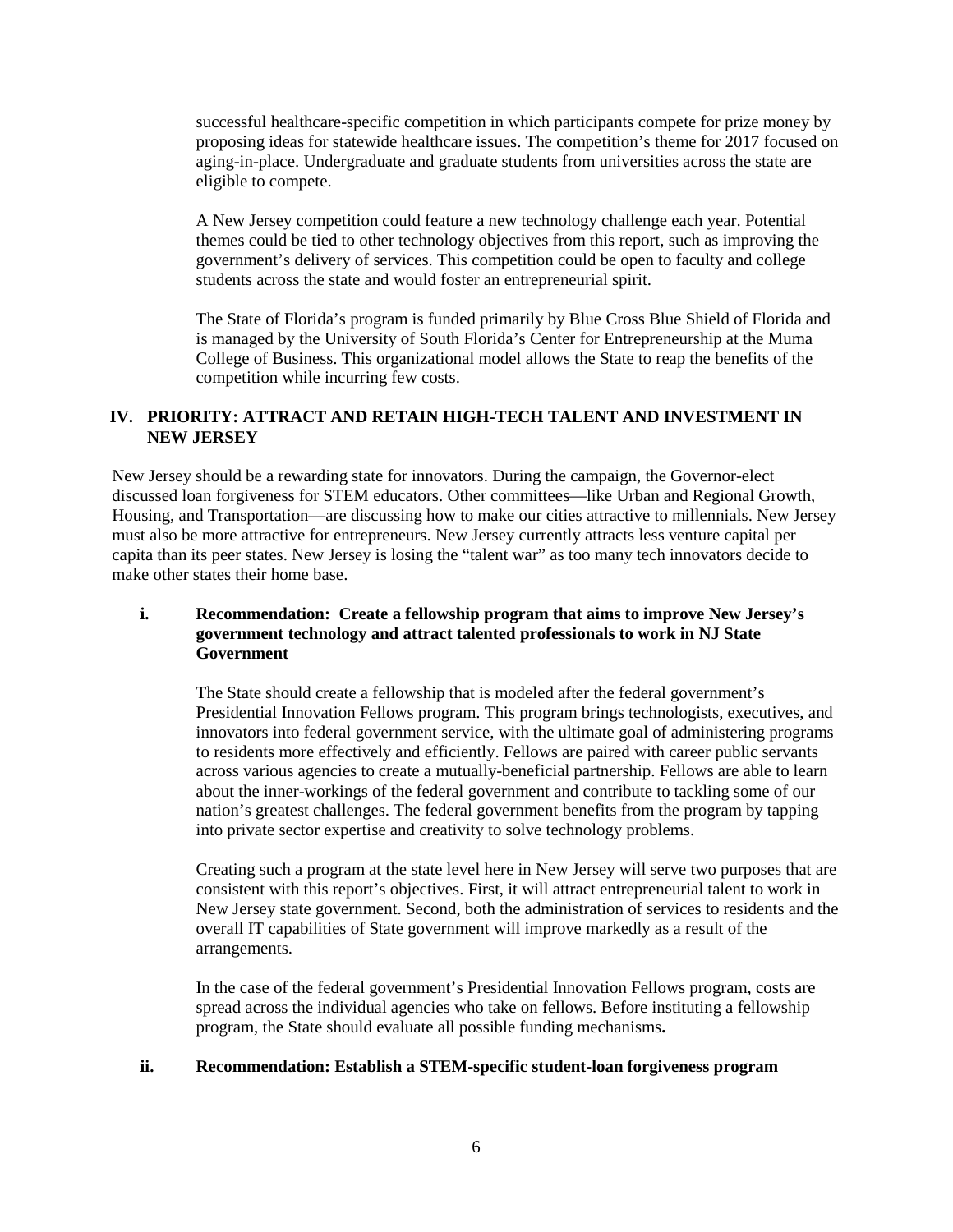During the campaign, the Governor-elect proposed student loan forgiveness programs for STEM employees who moved to New Jersey.

The purpose is to counteract the erosion of New Jersey's STEM foundation. In 1980, New Jersey was home to 16 STEM industries with employment 1.5 times greater than the national average. Now it is home to only four. New Jersey is also only 32nd in the nation in terms of recent bachelor's degrees in science and engineering.

This proposal is, in part, modeled after North Dakota's program, which funds around 800 individuals at an annual cost of approximately \$1.2 million.

#### **iii. Recommendation: Encourage all public schools to expand computer science programs**

Computer science is not widely offered in New Jersey's public high schools. It is even less common in elementary and middle schools. Those high schools that do offer computer science courses typically have modest programs that do not include computer science as a core requirement or include AP-level offerings.

One step the Governor-elect and the State Board of Education can take is to strongly encourage or require that all public schools make Computer Science a core graduation requirement. Exposing students to computer science will also generate further interest in the field. Studies show that students who learn computer science in high school are six times more likely to major in it. Computer science skills are in high demand in today's workforce, and requiring coursework in this area will help catalyze a new wave of young tech leaders.

Additionally, the Governor-elect and the state board of education should take steps to ensure that computer science is offered at the AP-level in all public high schools. Students who wish to pursue computer science more seriously or might consider it as part of career training should have access to AP-level instruction.

To fund these programs, the State should solicit help from large corporations who are challenged to identify and recruit sufficient talent to fill their tech jobs. A similar recommendation is in the Education, Access, and Opportunity transition report.

#### **iv. Recommendation: Pursue strategies to jump-start the innovation economy**

The State's current initiatives (e.g., the Angel Investor Tax Credit) are complex and many investors do not partake in them due to the extensive paperwork and low incentives. In order to reignite investment, we need to give NJ based investors a reason to invest and move their strongest companies to New Jersey.

The State should investigate new strategies aimed at jump-starting the innovation economy. These might include:

• *Creating a Capital Tax and Employee Stock Ownership Plan (ESOP) incentive program.* This strategy may help attract companies from New York and Pennsylvania, which would grow the State's tax base. This plan would be targeted at the founders and employees of high-tech companies that move to New Jersey or are started in the State. If companies have a liquidity event (e.g., an IPO, acquisition by another firm), the founders and employees (under their ESOP) would pay zero state taxes on the capital gains of their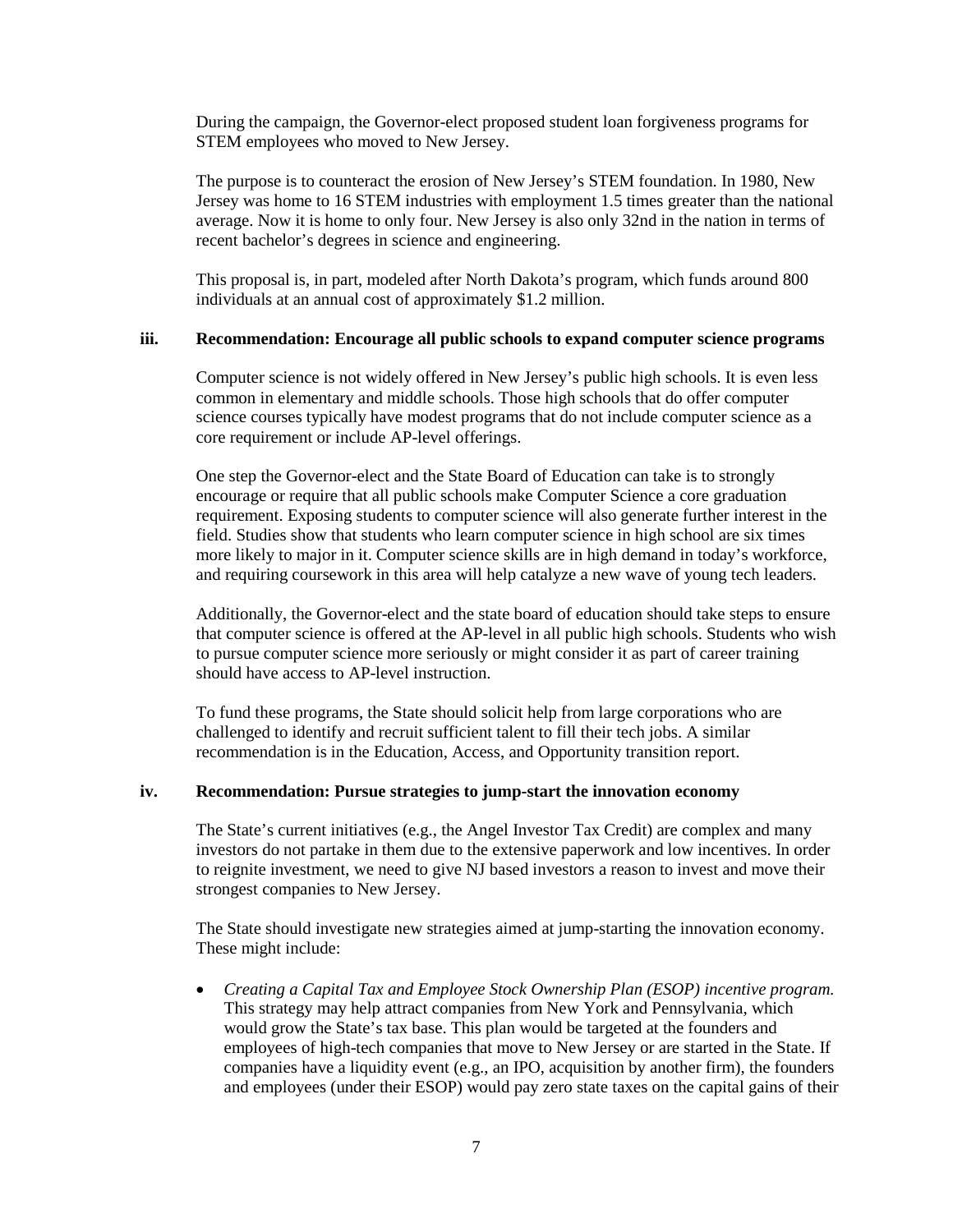income. By creating an effective "0% Capital Gains Tax" for exits, we could become a highly desirable location for startups.

- *Revising New Jersey's Angel Investor Tax Credit*. The current credit has been criticized as too weak to serve its purpose as an effective incentive. By increasing the Angel Investor Tax Credit from 10% to 25% for investment in emerging technology businesses that have 75% of employees in New Jersey, the State may be able to attract greater investment in innovative companies. The State should also emphasize that investors in venture funds are eligible to take advantage of this program.
- *Assist start-ups with funding R&D*. One suggestion is for the state to give rebates to startups on their payroll tax payments based on their R&D spending. Participating companies could then be asked to share research with our universities or offer New Jersey students paid internships.

#### **V. PRIORITY: FOSTER TECH HUBS AND INCUBATORS, AND EXPAND ACCESS TO SECURE INTERNET**

Access to high-speed internet is now a prerequisite for participation in our increasingly connected economy. Employers have turned to online job boards to post openings. Teachers consistently assign work to students that require internet use. Nevertheless, New Jersey has substantial gaps in broadband access—particularly in its rural areas where approximately 21% of residents lacked broadband access as of 2017. Sussex and Warren counties, and many parts of South Jersey, have the most residents without broadband access. The State's lower-income residents in our cities are also disproportionately unconnected. As the nation's most densely populated state, New Jersey should provide all its residents with broadband access.

New Jersey also lags behind other states in terms of creating interesting spaces for job creators to start and build their own companies. The State should prioritize creating incubators in our schools and cities, and making sure that tech hubs across the state have high-speed internet.

#### **i. Recommendation: Expand high-speed internet access to all of New Jersey's rural and urban communities**

New Jersey has reliably mapped its broadband capabilities throughout the state through funds granted by The National Telecommunications and Information Administration's (NTIA) State Broadband Data and Development Grant Program.

The State should move to create a middle-mile, fiber-optic cable network to connect New Jersey's rural and urban communities to high-speed internet. It should leverage its mapping progress to identify areas where such a network ought to extend.

The State of Massachusetts' "MassBroadband 123" program is a good model for New Jersey to follow. In 2011, MassTech (described above) built a middle-mile, fiber optic network across Western Massachusetts. This is a fiber-optic cable grid that extends to the edges of 123 of the state's rural communities—but does not weave in and out of neighborhoods to provide last-mile service connection. MassTech owns the grid, while a private contractor operates it. The contractor sells wholesale fiber-optic services to local internet service providers or municipalities, who then build the grid's last-mile connections and sell retail service.

To incentivize the development of last-mile broadband delivery, the State could learn from New York. Our neighbor employs a "reverse-auction" strategy to award grant money to the internet service provider who can provide broadband to underserved census tracts at the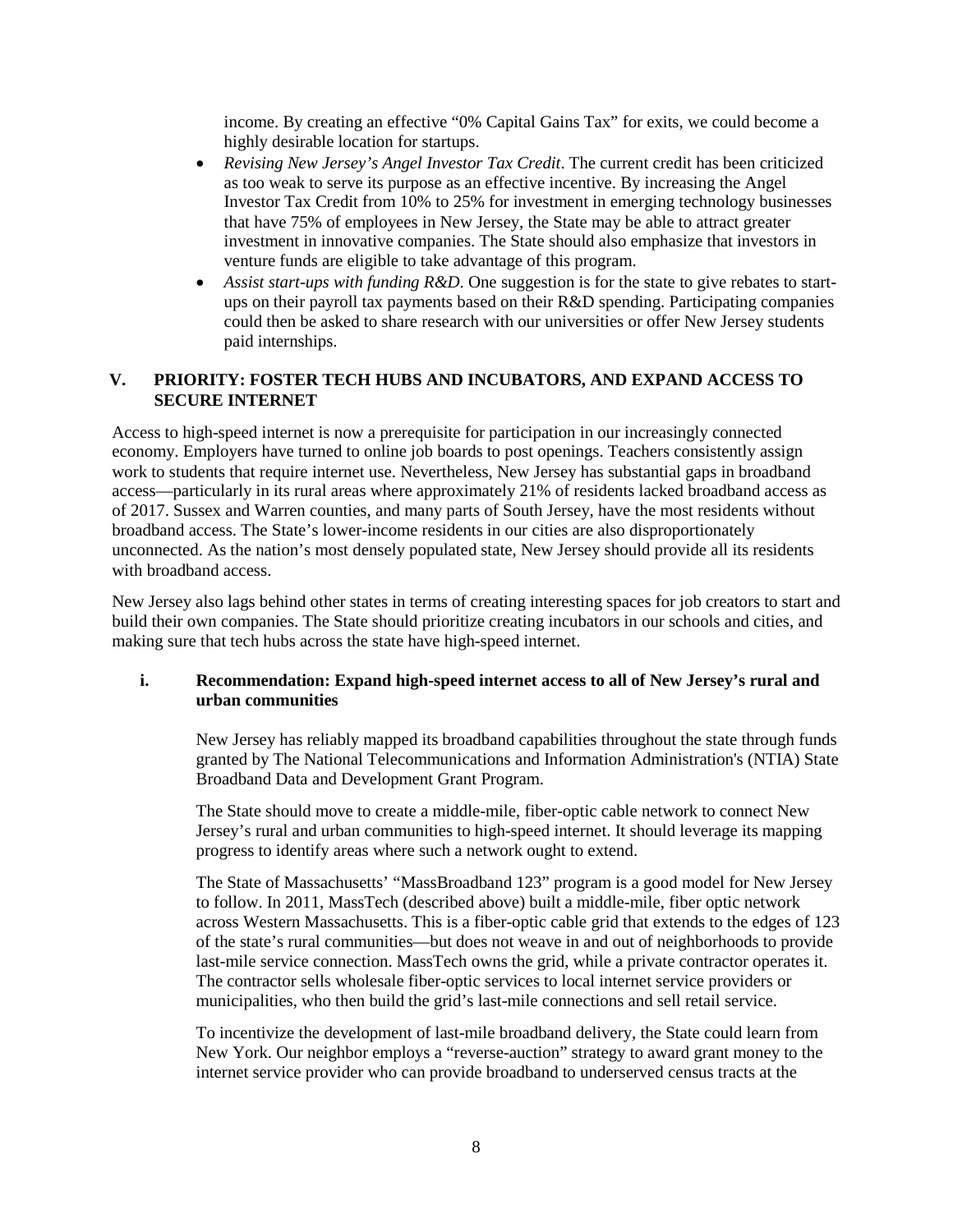lowest bid. The government should also assist banks in using federal Community Reinvestment Act (CRA) funds to support the expansion of digital access.

New Jersey should also incorporate internet access into its state planning, and seek to make its urban areas a testing site for future internet advances (e.g., 5G pilots).

#### **ii. Recommendation: Enforce a safe and equal internet for all residents**

In December, the Republican-led Federal Communications Commission (FCC) reversed the Obama-era rule on Net Neutrality. This opened the door for Internet Service Providers (ISPs) to discriminate against sites and services, ruining the promise of a free and open internet for all. Earlier in 2017 Republicans reversed an FCC rule in order to allow ISPs to sell consumer data without consumers' permission.

The Governor should work with the Attorney General so New Jersey joins the multi-state lawsuit against the FCC's Net Neutrality decision, and to prioritize litigation that enforces user privacy. The Governor should consider supporting legislation that imposes disclosure requirements when ISPs collect consumer data. The Governor should also consider legislation that maintains the goals of Net Neutrality, by prohibiting ISPs in New Jersey from blocking websites or paying for priority treatment.

#### **iii. Recommendation: Build tech incubators in vacant office space owned by government entities**

NJ does not have sufficient spaces for job creators to start and build their companies. Yet, in many cases across the state, government buildings are vacant and can be converted to simple work spaces for tech innovators to get their businesses going.

The State—potentially through the Division of Community Affairs—should work with towns and counties to convert vacant space to be accelerators or incubators. The State should collect rent and run the spaces, but share profits with the local townships. The State should also work with private companies to provide free internet. Every county should have at least one business incubator (potentially connected to its vocational-technical school or county college) by July 2019.

This recommendation is consistent with the priorities of the Stronger, Fairer Economy transition advisory committee.